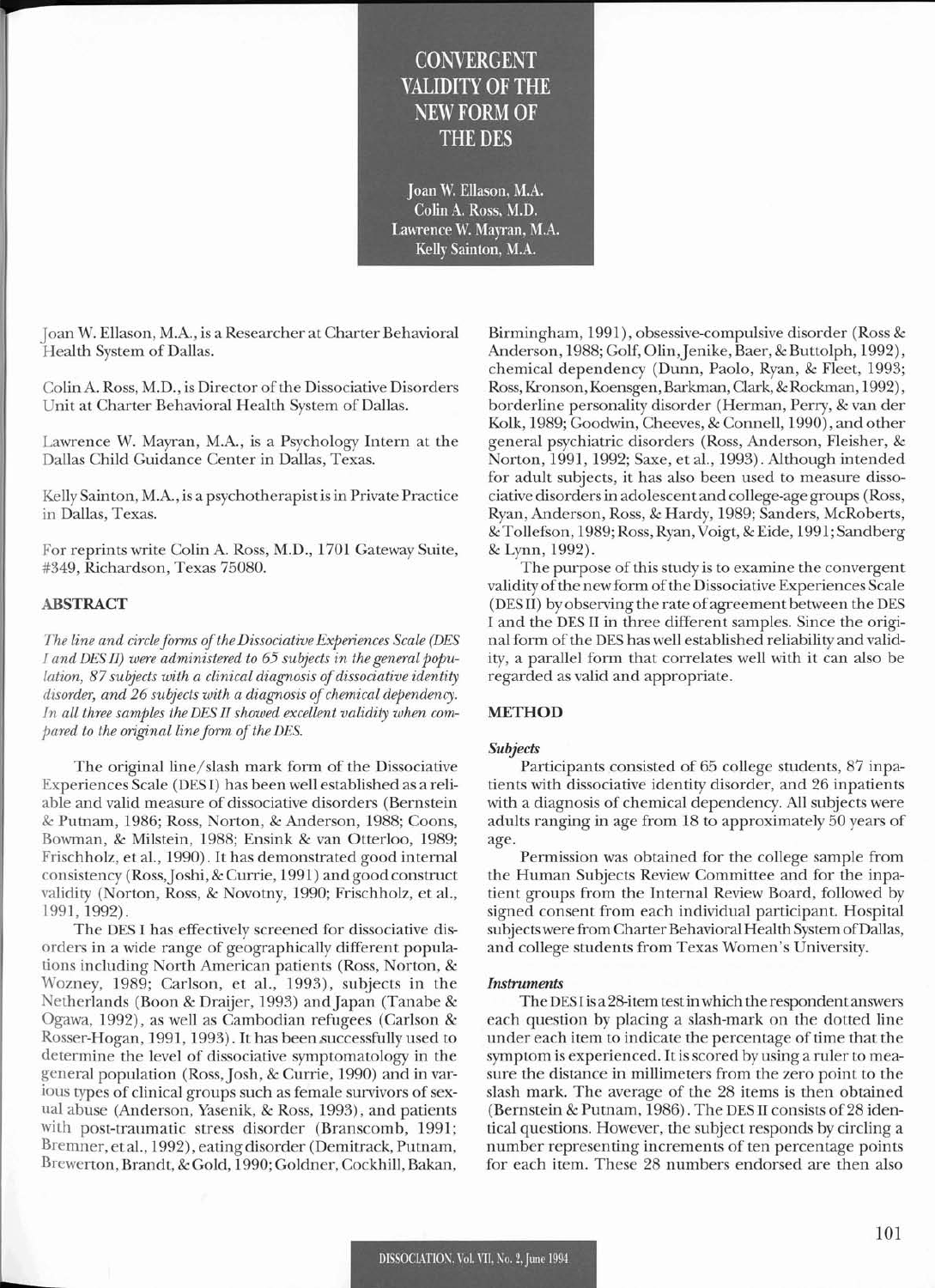| Group                    | $\bf S$     | <b>DESI</b><br>X | DES II<br>X | I & II |              |
|--------------------------|-------------|------------------|-------------|--------|--------------|
|                          |             |                  |             | r      | $\, {\bf p}$ |
| Dissociative             |             |                  |             |        |              |
| <b>Identity Disorder</b> | 87          | 46.4             | 46.5        | .95    | .0001        |
| Chemical Dependency      | $\sqrt{26}$ | 16.5             | 14.5        | .85    | .0001        |
| General Population       | 65          | 12.1             | 10.9        | .90    | .0001        |
| All Groups Combined      | 178         | 29.5             | 28.8        | .96    | .0001        |

averaged for a total score. The text of the DES II is available in a recent paper (Carlson & Putnam, 1993). The order of administration was held constant. The DESI was consistently administered first, followed by a minimum interval of two days before completion of the DES II.

#### **RESULTS**

As shown in Table 1, the mean scores for the DES I and the DES II in the MPD group ( $X = 46.4$  and 46.5, respectively;  $t = 0.141$ , NS) was higher than in the other two groups. There was no significant difference between the mean scores for the DES I and DES II within any of the three groups.

Convergent validity for the DES II was demonstrated among all 178 subjects combined ( $r = .96$ ,  $p = 0001$ ) and correlation coefficients for each of the three separate groups ranged from .85 ( $p = .0001$ ) in the chemical dependency sample to  $.95$  ( $p = .0001$ ) in the dissociative identity group. The dissociative group also showed the most stability among the three groups.

#### **DISCUSSION**

There are a number of benefits of incorporating the new form of the DES into research and clinical work. One primary advantage of using the DES II is its ease of scoring. Another possible benefit involves the clarity of response choices available to the subject. Validity of the DES II is supported by the fact that the mean scores between the two instruments did not differ by more than two points in any of the three groups. This finding should minimize any concern regarding the possibility of patient over- or under-representation of symptom level on the DES II.

These data suggest that the new form of the DES is a valid measure for investigation of dissociative disorders and can be used interchangeably with the original form of the

DES. The study, however, has a number of methodological limitations. The time-interval between administration of the two forms of the DES was too short to rule out carryover effects, and demand characteristics were not controlled for. Thus, one cannot reach a final conclusion regarding interchangeability of these two forms based on our data. Nevertheless, the two instruments showed a high rate of agreement in three different clinical samples. The higher scores of the dissociative identity subjects compared to the other two groups also provide further supportive evidence for the reliability of the diagnosis. ■

#### **REFERENCES**

Anderson, G., Yasenik, L., & Ross, C.A. (1993). Dissociative experiences and disorders among women who identify themselves as sexual abuse survivors. Child Abuse and Neglect, 17, 677-686.

Bernstein, E.M., & Putnam, F.W. (1986). Development, reliability, and validity of a dissociation scale. Journal of Nervous and Mental Disease, 174, 727-735.

Boon, S., & Draijer, N. (1993). Multiple personality disorder in the Netherlands: A clinical investigation of 71 patients. American Journal of Psychiatry, 150(3), 489-494.

Branscomb, L. (1991). Dissociation in combat-related post-traumatic stress disorder. DISSOCIATION, 4(1), 13-20.

Bremner, J.D., Southwick, S., Brett, E., Fontana, A., Rosenheck, R., & Charney, D.S. (1992). Dissociation and post-traumatic stress disorder in Vietnam combat veterans. American Journal of Psychiatry, 149, 328-332.

Carlson, E.B., & Putnam, F.W. (1993). An update on the Dissociative Experiences Scale. DISSOCIATION, 6(1), 16-27.